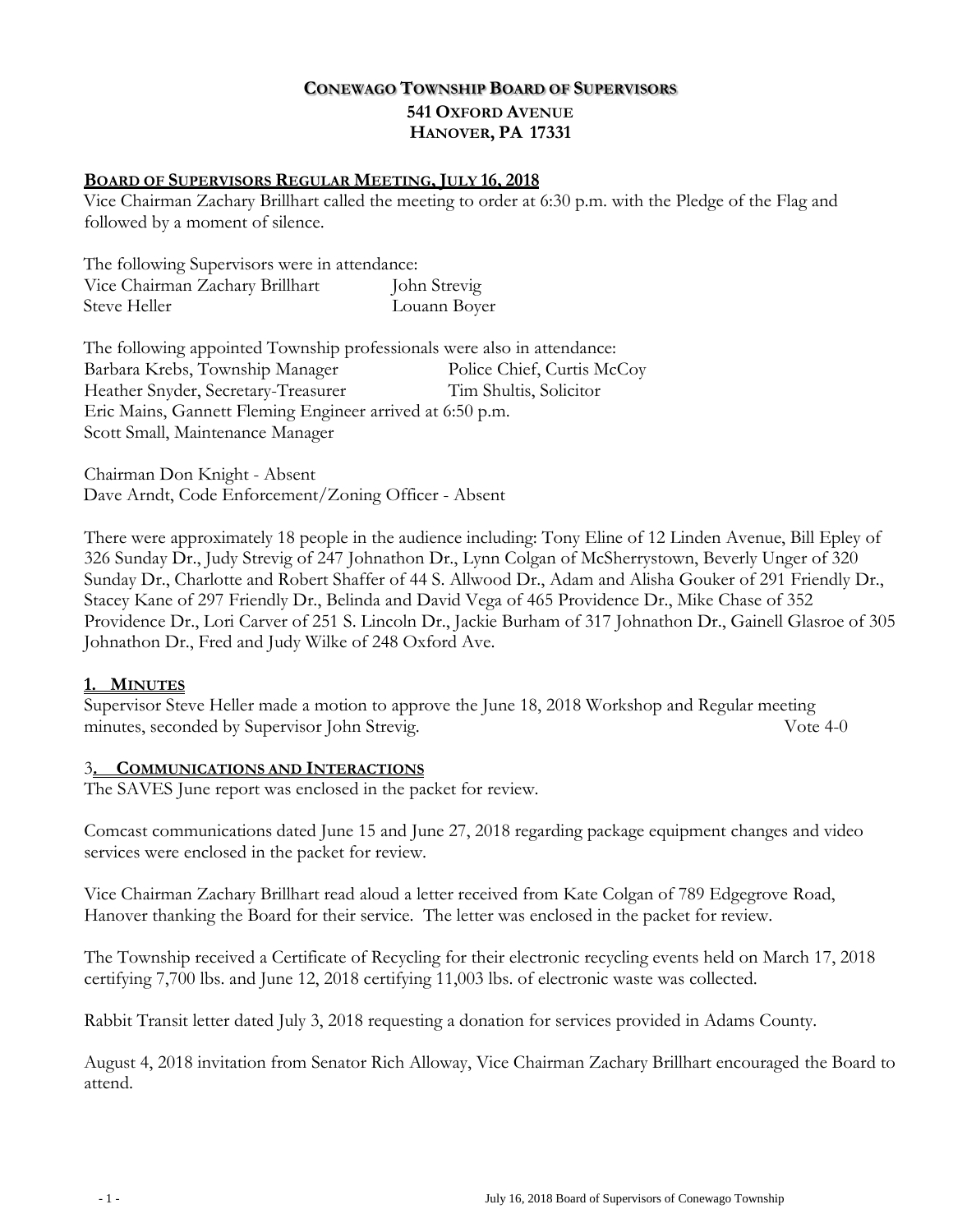# **4. REPORT FROM COMMITTEES/SUPERVISOR'S COMMENTS**

### **Administration (Knight/Strevig)**

Nothing new to report.

### **Public Safety (Knight/Brillhart)**

Vice Chairman Zachary Brillhart advised the Police Patrolman interviews were held on Saturday, July 14, 2018 and the Police Department will participate in National Night Out.

**Recreation (Boyer/Heller)** 

Nothing New to Report

**Agricultural Preservation (Boyer)**

Nothing New to Report

### **Roads (Heller/Boyer)**

Supervisor Steve Heller advised that storm drains are being cleaned, street sweeping is still in process on rainy days, and stormwater mapping and field verification is taking place.

Supervisor Steve Heller made motion to authorizing to enter into an agreement with Heritage Lawn Service to treat curb strips for active vegetation at an estimated cost of \$830.00, seconded by Supervisor Louann Boyer.

### **Pension (Knight)**

Vice Chairman Zachary Brillhart advised the Police Pension board now has a 3rd member.

### **Planning Commission (Strevig)**

Supervisor John Strevig made motion authorizing an ordinance amending the Township rec fees be forwarded to Adams County Planning and Development and the Township Planning Commission for the hearing and advertisement for the September Board of Supervisor's meeting, seconded by Supervisor Steve Heller. Vote 4-0

A revised set of Land Development Plans have been submitted for Precision Cut Industries (115 Ram Drive). The Planning Commission has tabled the plan pending the submission and review of various revised documents till after the next meeting.

### **Stormwater (Heller)**

Nothing New to Report.

#### **5. REPORT FROM SECRETARY-TREASURER**

Supervisor John Strevig made motion to approve the Secretary/Treasurer's Report, seconded by Supervisor Steve Heller. Vote 4-0

Supervisor Louann Boyer made motion to approve payment of the prepaid bills and all invoices noted on the report for June 12, 2018 – July 12, 2018, seconded by Supervisor John Strevig. Vote 4-0

### **6. PUBLIC COMMENT**

Several resident's were in attendance due to the proposed Eisenhower Drive Extension project. Township Manager Barbara Krebs advised the public this is not a Township project, this is a PennDot project. PennDot held a public meeting on June 21, 2018 at SAVES Fire Company.

Township Manager Barbara Krebs gave a presentation on the Eisenhower Drive Extension project. The Township had on display the Alignment Alternatives project board showing the proposed routes that PennDot presented at their public meeting. She gave history of the project starting back in the early 1990's. Several route options were discussed and how that would affect the residents.

Vote 4-0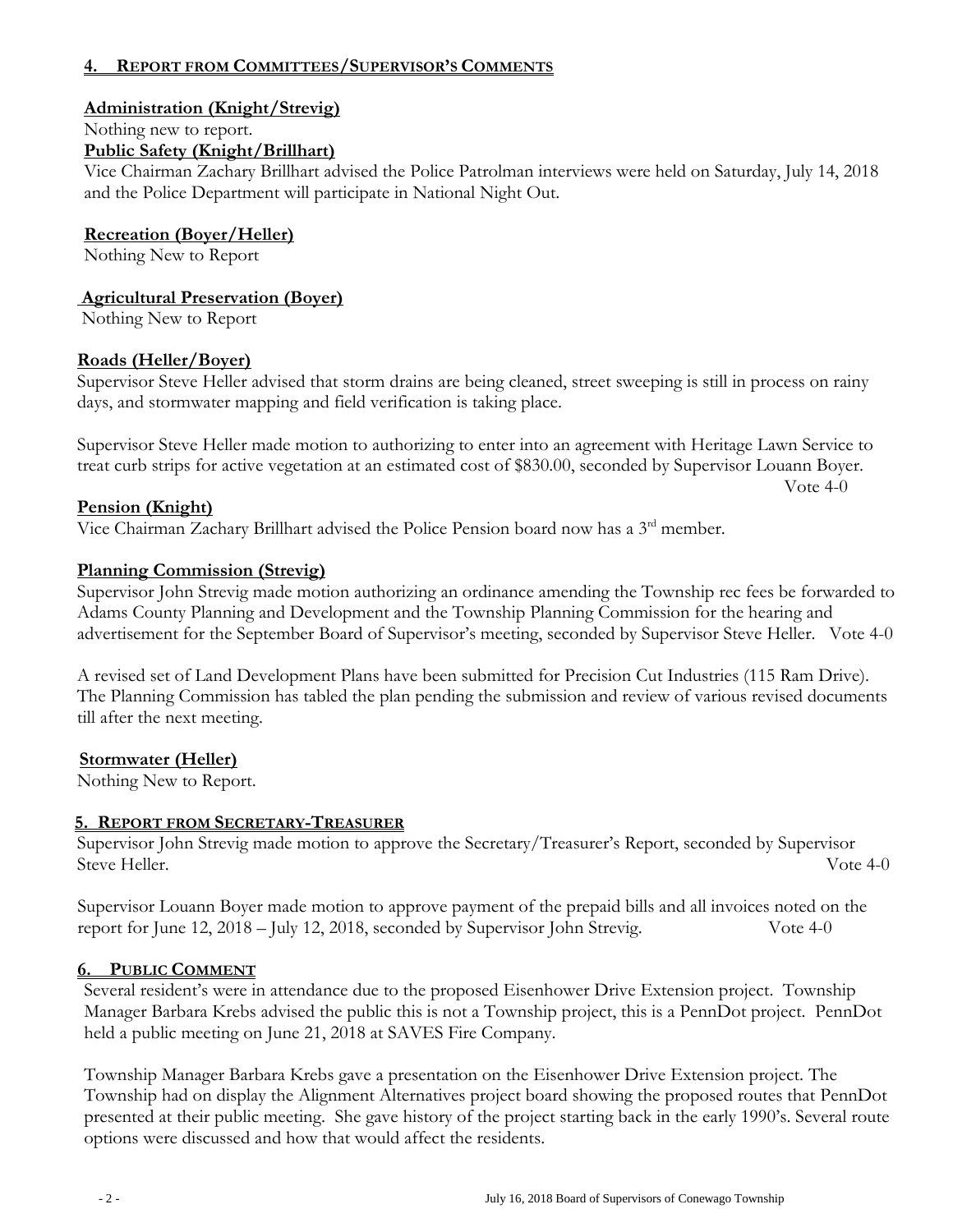Several resident's advised their concerns with the proposed project including: Robert and Charlotte Shaffer of 44 S. Allwood Drive, Alisha Gouker of 291 Friendly Drive, Belinda Vega of 465 Providence Drive, Fred Wilke of 248 Oxford Avenue, Bev Unger of 320 Sunday Drive and Lynn Colgan of McSherrystown. Each resident had time to speak about their concerns. Township Manager Barbara Krebs advised the public she would be contacting PennDot to set up a meeting to discuss concerns. PennDot has a comment form that can be completed and returned which was available to the public.

# **7. REPORTS FROM DEPARTMENTS**

### **Police**

The Police Department June report was enclosed in the packet for review.

Sgt. Gary Baumgardner filled in for Police Chief Curtis McCoy while on vacation.

The Officers have completed Domestic Violence training.

Police Chief Curtis McCoy advised a vehicle tagging process is now in place.

Police Chief Curtis McCoy thanked Vice Chairman Zachary Brillhart for being part of the hiring process. Chief advised this position is for a replacement Officer. Officer Matthew Kile will be leaving to take a new opportunity with the State Police.

### **Township Solicitor Shultis**

Vice Chairman Zachary Brillhart welcomed Solicitor Tim Shultis aboard.

Supervisor John Strevig made motion to release two judgements/liens that went against the property at 27 Deer Drive for Street Lighting settling those, seconded by Supervisor Steve Heller. Vote 4-0

### **Township Manager**

Township Manager, Barbara Krebs, gave a review of her staff report, including applications that have been submitted for Blettner Ave. Basin and for Plum Creek through the Growing Greener Grants for Storm Water, 4 crewman attended 811 Safety Day training in York, storm drain box cleaning and repairing is going on, street sweeping continues on rainy days, working on the Ordinance and Resolution changes associated with recreation fees.

The next pension meeting is scheduled for September 27, 2018 at 10 a.m.

60 shut off notices were posted on properties July 6, 2018 with water shut off scheduled for July 18, 2018.

Solicitor McQuaide will attend Sheriff Sale and bid in sewer lines for 95 Comanche Trail and 729-731 Third Street and properties without liens are 111 Derby Drive and 85 Galaxy Drive.

# T**ownship Engineer (Eric Mains, Gannett Fleming, Inc.)**

Township Engineer, Eric Mains, gave a review of his Engineer's Report for May, advising of the contracts for Wappler and Basilica Drive and North Third Street and work starting the end of July.

Township Engineer, Eric Mains continues to work with Zoning/Code Enforcement Officer, Dave Arndt on Precision Cut at 115 Ram Drive.

### **8. CODE ENFORCEMENT**

The activity summary from Zoning/Code Enforcement Officer, Dave Arndt, dated July 11, 2018 was enclosed in the packet for review.